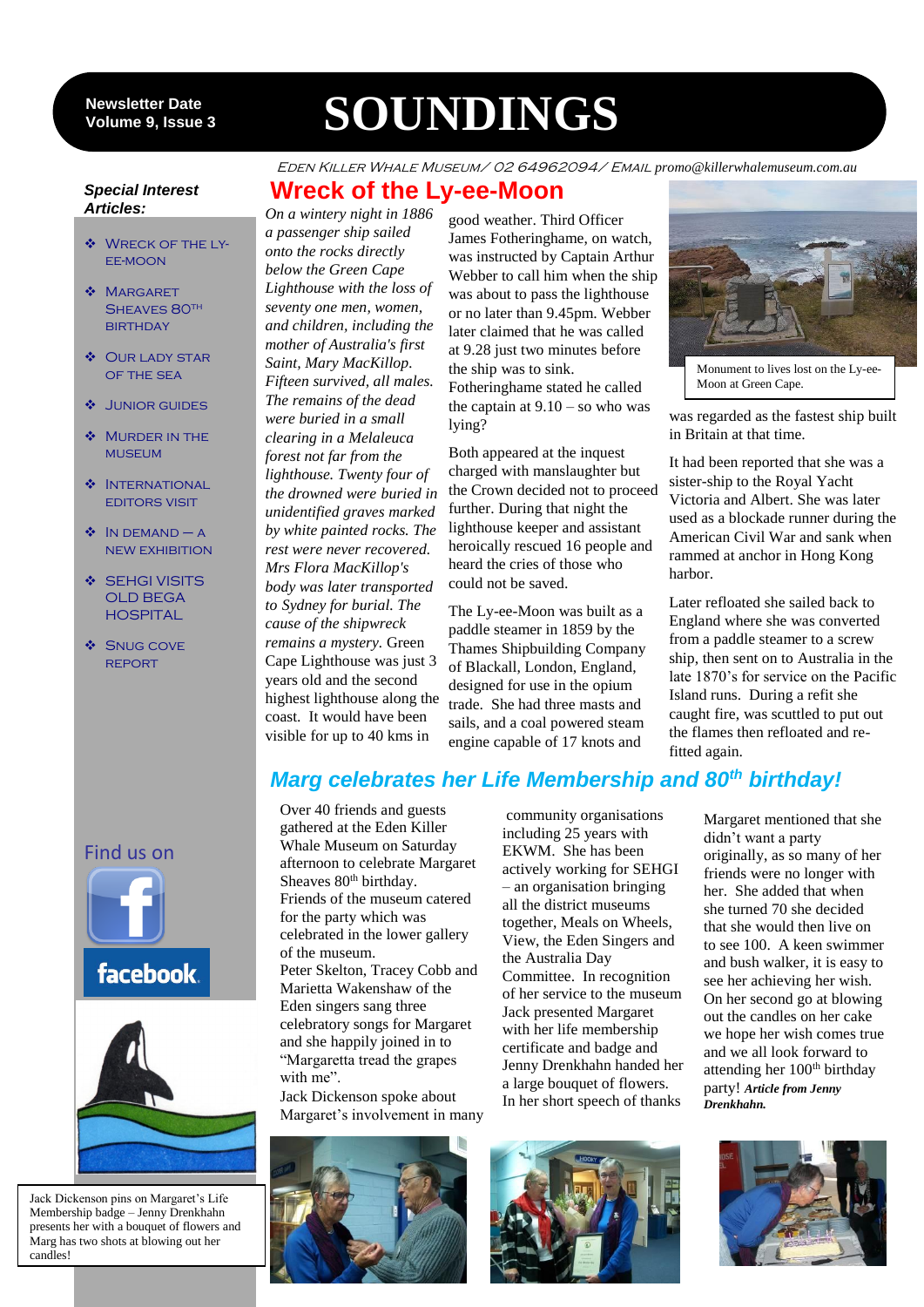#### **SOUNDINGS Page 2 of 4**









Trish Lamacraft passes on her guiding expertise to Eden Marine College students.

# *Our Lady Star of the Sea*

Another historic building in our town walk still stands. Our Lady Star of the Sea old Catholic Church – was built in 1860 as a temporary church, damaged by strong winds in September and rebuilt in November. It was reported in the Freemasons Journal that land was granted on the 27<sup>th</sup> of July 1863 for a presbytery and school.

After the tragic drowning of Mary MacKillop's mother on the Ly-ee-Moon in 1886, she established a school in 1891 using the building until 1912.

Mary MacKillop visited the school on Sunday the 26<sup>th</sup> March 1899 to spend eight days

# *Junior Guides and big bus groups!*

EKWM is embarking on a *Junior Guides Program*.

We first started meeting with Michelle Bond and Jane Horsnby at the Eden Marine College early in May to see if there was any interest with students to participate in our program.

To our delight a group of 12 students came along for an orientation program on Wednesday the 8<sup>th</sup> of June to see how our guides worked with a tour.

A group of 90 students from

examining the school students and equipment and again in August 1901.

Mary's mother Flora was on her way to Sydney to help on the Caledonian Stall to raise funds for the destitute and infirm.

Two weeks after the sinking of the Ly-ee-Moon her body was found washed up on rocks at Green Cape amazingly undamaged by the sea or its creatures. She was identified by her scapula. The people of Eden cared for her remains, renting the best room at the Pier Hotel, bringing flowers and

providing respect and their prayers.

Mary MacKillop decided to set up a school here as a thank-you to the people of Eden.

The Mary MacKillop Hall is in Calle Calle street overlooking Aslings Beach and Two Fold Bay and is open from 9am to 4pm.



professionalism delighting all of us – including the teachers present. Next term we will begin to train these students with the help of Bob Sykes, Rob van den Helm and our guides who have produced the documents required for training and are mentoring the students.

Our training will assist some of the Koori students to later go on to work with elders and deliver guided tours on the Bundian Way.

During the July school holidays Ben Neville and Angela Tonkins, year 7 students, will be guiding in our lighthouse.











the scout hall.

eerie!



parts with gusto and flair – including our "victim" pictured in his shroud. He happily died in great style, proceeding to haunt everyone throughout the night.

Our thanks to all in Eden who attended and to Jack for yet another memorable night! *Can you guess who-done- it?*



three of their teachers arrived and Trish Lamacraft, Susie Sarah and Mary Mitchell (giving her first tour) split the group in three and moved the students from Old Tom to the floor below then on to the lighthouse.

Pambula Public School with

The students hopped in, helping our guides and exhibiting all the signs of interest we had hoped for.

This was a baptism of fire for them but they handled it with poise and

our latest project – the mural at

Spookier still it was set in winter on Friday the  $13<sup>th</sup>$  –

All participants dressed in

# **Murder in the Museum**

Who doesn't enjoy a good murder mystery? So when Jack Dickenson, our ideas man, suggested we host a murder mystery in the museum he received plenty of support. The night proved to be a great fund raiser for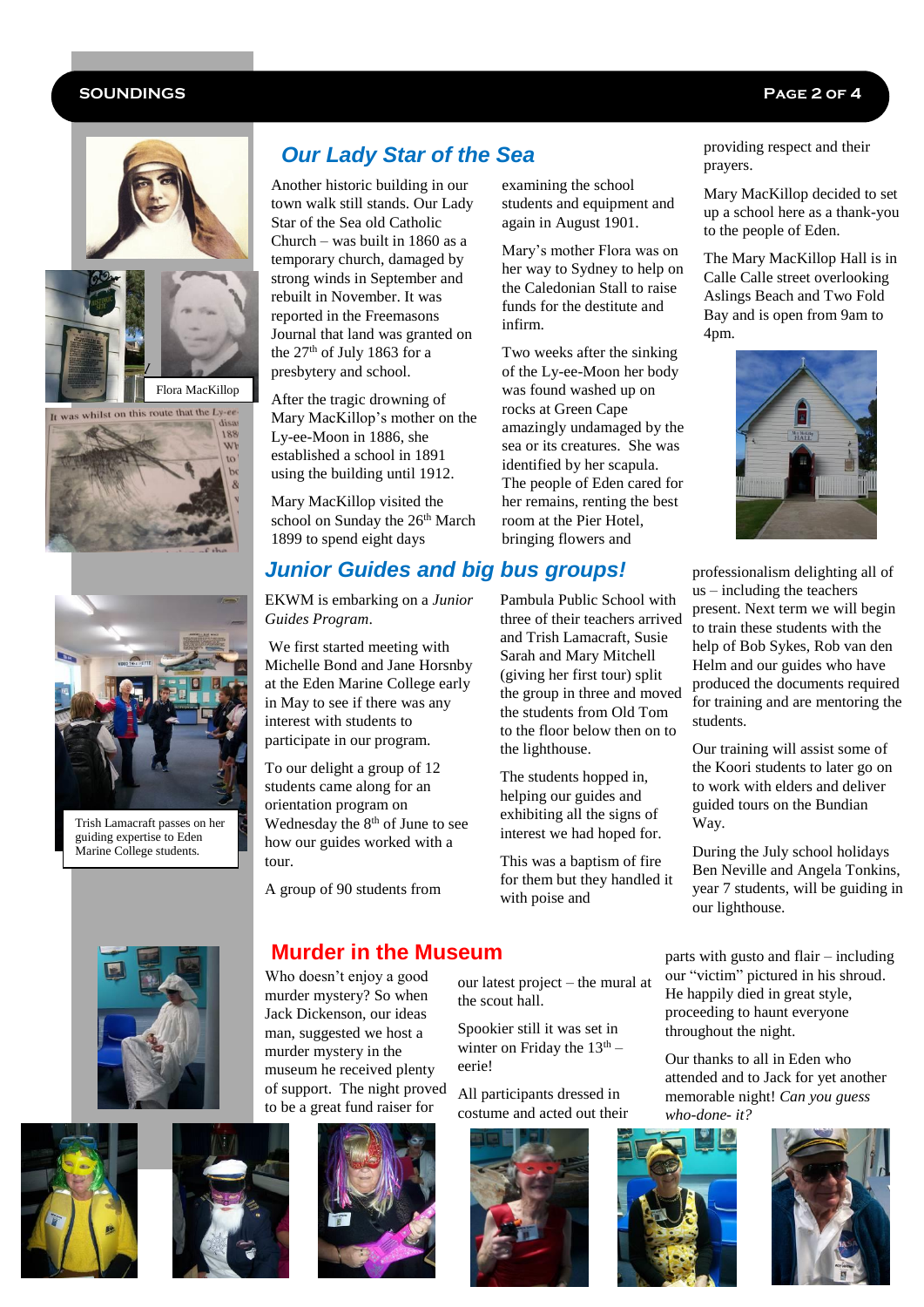#### **SOUNDINGS Page 3 of 4**

# *International Newspaper Editors Visit*

An excited group of American visitors made EKWM a *must see* part of their visit to our area.

The International Society for Weekly Newspaper Editors held their conference in Melbourne this year – their first time in the Southern Hemisphere. The Society was founded by Houston Waring from Colorado and Curly Annabel from Bega who commenced the sister city exchange with Bega NSW and Littleton Colorado, USA, about 50 years ago; this group now includes members from many nations throughout the world. In 1951 "Small Town Editor" a film created in Littleton Colorado by the US Information Industry and US State Department, caught the eye of W.B. *Curly* Annabel who was a journalist with the *Bega District News.* This film, made to encourage a rural press to supplement government controlled newspapers featured Houston Earing, editor of the *Littleton Independent* who had been attracting notice internationally for his editorials on foreign affairs.

Curly was amazed at the similarities of the Bega newspaper and the *Littleton Independent.*  He started corresponding with Waring in 1954 and visited the Waring family the following summer. President Eisenhower had suggested sister-city relationships at that time, so Curly and Houston in 1960 instigated the bond between Bega and Littleton. Curly invited Houston and his family to attend Bega Week in February 1961, consummating the association between the communities.

15,000 kilometers apart, they became the first Australian and U.S.A sister cities. In August of that year Curly took four Bega high-school students to Littleton for Western Welcome Week. A custom was then established to host a delegation from Littleton in Bega on the first and sixth years of the decade, then for Bega to visit Littleton on the third and eighth years. In March 2001 the Littleton visit was the  $9<sup>th</sup>$  official visit to Bega.

## *In Demand – wartime advertising*

Near the entrance to the Cooper Gallery a new exhibition focusing on advertising influenced by WW2 is generating a lot of interest and comment by visitors.

In 1939 the National Securities Act was created to focus on areas outside its jurisdiction under the constitution.

This display shows how advertising in women's magazines was used to promote the war effort.

With a reduction of manpower, droughts, food shortages and eventually rationing times were tough. In 1942 identity cards and ration books for food and clothing were introduced as Australia battled to feed her troops and civilians.

We were asked to do our bit. donate to the war loan fund, and participate in all forms of work.

An emotive advert by Kraft foods in the Women's Weekly in 1943 talks about a soldier dad fighting the Germans for freedom and how Kraft cheese employees have produced 100% more than the previous year for "our fighters and

Delegates are hosted by member families thus getting a feeling of home life and community activities as they tour around local areas. An International Civic Dinner is hosted and attended by government representatives of both countries, delegates, members of civic organisations and community members.

All this through the efforts of two great editors - Houston Waring 1901-1997 and Curly Annabel 1907 – 1999.

Many of the group that visited EKWM have decided to come back and spend more time exploring our museum and Eden. <http://www.begalittleton.org/id11.html> Check out the quiz on the above web site!



#### Australia's fighting citizens."

I can remember my Mum talking about rationing and how they pooled their coupons to buy material for a wedding dress which was shared by all the girls.

How fortunate were our families to have vegetable gardens, chooks and often a house cow!

Our thanks to curator Jodie White for taking us on a journey back to those challenging times.

**Note** - museum visitors have had great conversations with our guides about this interesting display – another winner!



Mr Brian Warby (left) teaches Houston Waring how to hold a cricket bat - Bega 1976



Mr Curly Annabel (centre) seated in back during a Cavalcade of Welcome - Littleton 1961